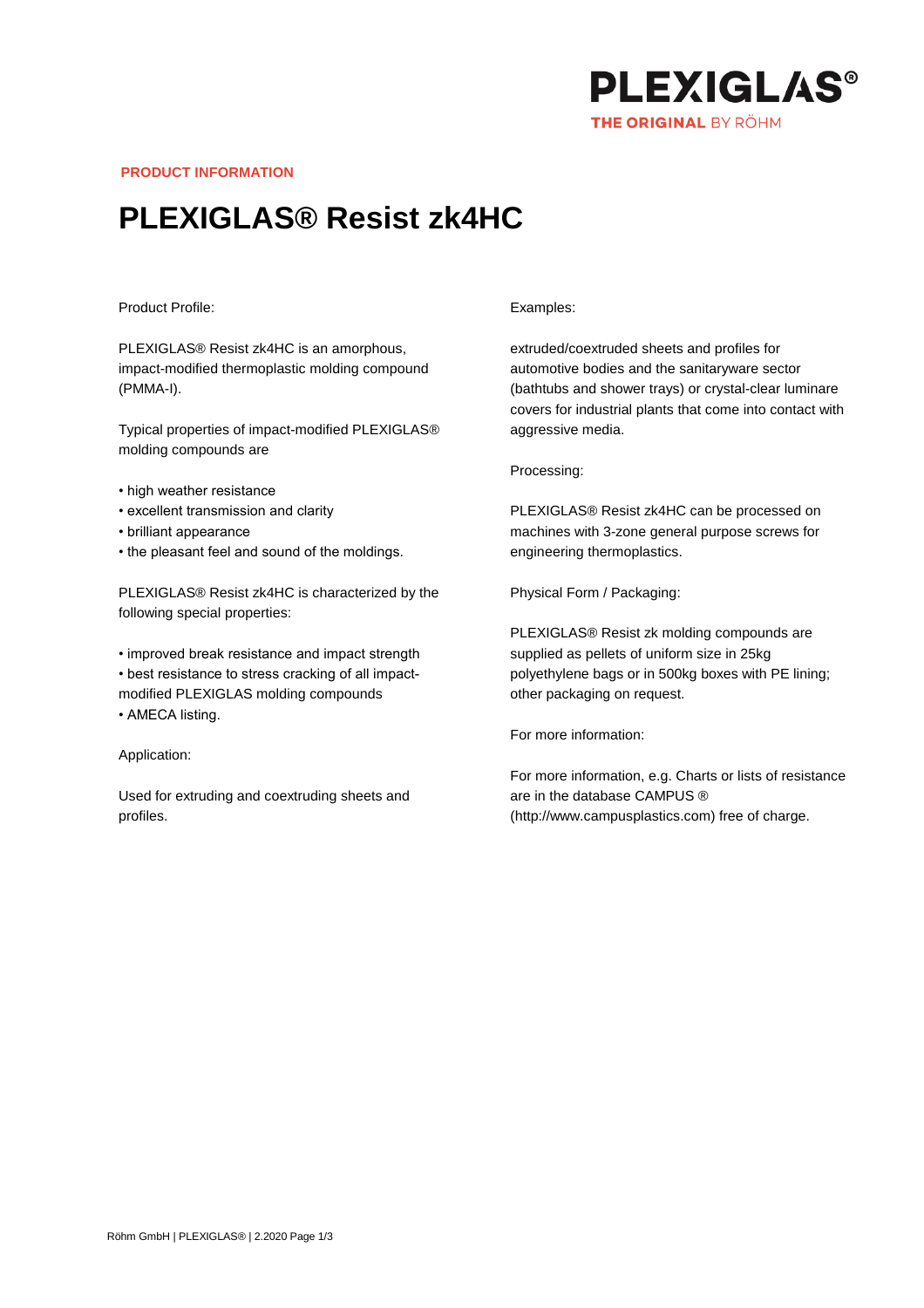## Properties:

|                                          | <b>Parameter</b>  | <b>Unit</b>            | <b>Standard</b>    | <b>PLEXIGLAS® Resist</b><br>zk4HC |
|------------------------------------------|-------------------|------------------------|--------------------|-----------------------------------|
| <b>Mechanical Properties</b>             |                   |                        |                    |                                   |
| <b>Tensile Modulus</b>                   | 1 mm/min          | <b>MPa</b>             | <b>ISO 527</b>     | 2900                              |
| <b>Yield Stress</b>                      | 50 mm/min         | MPa                    | <b>ISO 527</b>     | 68                                |
| <b>Yield Strain</b>                      | 50 mm/min         | $\%$                   | <b>ISO 527</b>     | 4.5                               |
| Nominal Strain @ Break                   |                   | %                      | <b>ISO 527</b>     | 17                                |
| Charpy Impact Strength                   | $23^{\circ}$ C    | kJ/m <sup>2</sup>      | <b>ISO 179/1eU</b> | 25                                |
| <b>Thermal Properties</b>                |                   |                        |                    |                                   |
| Vicat Softening Temperature              | B / 50            | °C                     | <b>ISO 306</b>     | 102                               |
| <b>Glass Transition Temperature</b>      |                   | °C                     | ISO 11357          | 108                               |
| Temp. of Deflection under Load           | 0.45 MPa          | °C                     | <b>ISO 75</b>      | $\star$                           |
| Temp. of Deflection under Load           | 1.8 MPa           | °C                     | <b>ISO 75</b>      | $\star$                           |
| Coeff. of Linear Therm. Expansion        | $0 - 50^{\circ}C$ | $E-5$ / $\mathrm{K}$   | ISO 11359          | 8                                 |
| Classes of construction product          |                   |                        | DIN EN 13501-1     | E                                 |
| Flammability UL 94                       | $1.5 \text{ mm}$  | Class                  | IEC 60695-11-10    | <b>HB</b>                         |
| <b>Rheological Properties</b>            |                   |                        |                    |                                   |
| Melt Volume Rate, MVR                    | 230°C / 3.8kg     | cm <sup>3</sup> /10min | ISO 1133           | 1.1                               |
| <b>Optical Properties</b>                | $d=3$ mm          |                        |                    |                                   |
| Luminous transmittance                   | D65               | $\%$                   | ISO 13468-2        | 92                                |
| Refractive Index                         | 589nm/23°C        |                        | <b>ISO 489</b>     | 1.49                              |
| <b>Other Properties</b>                  |                   |                        |                    |                                   |
| Density                                  |                   | g/cm <sup>3</sup>      | <b>ISO 1183</b>    | 1.18                              |
| Water Absorption in Water                | saturation, 23°C  | $\%$                   | <b>ISO 62</b>      | $\overline{2}$                    |
| <b>Humidity Absorption</b>               | 23°C / 50%        | %                      | <b>ISO 62</b>      | 0.6                               |
| <b>Recommended Processing Conditions</b> |                   |                        |                    |                                   |
| <b>Predrying Temperature</b>             |                   | °C                     |                    | max. 90                           |
| Predrying Time in Desiccant-Type Drier   |                   | h                      |                    | $2 - 3$                           |
| Melt Temperature                         |                   | °C                     |                    | $220 - 260$                       |
| Die Temperature (Extrusion)              |                   | °C                     |                    | $220 - 260$                       |

All listed technical data are typical values intended for your guidance. They are given without obligation and do not constitute a materials specification.